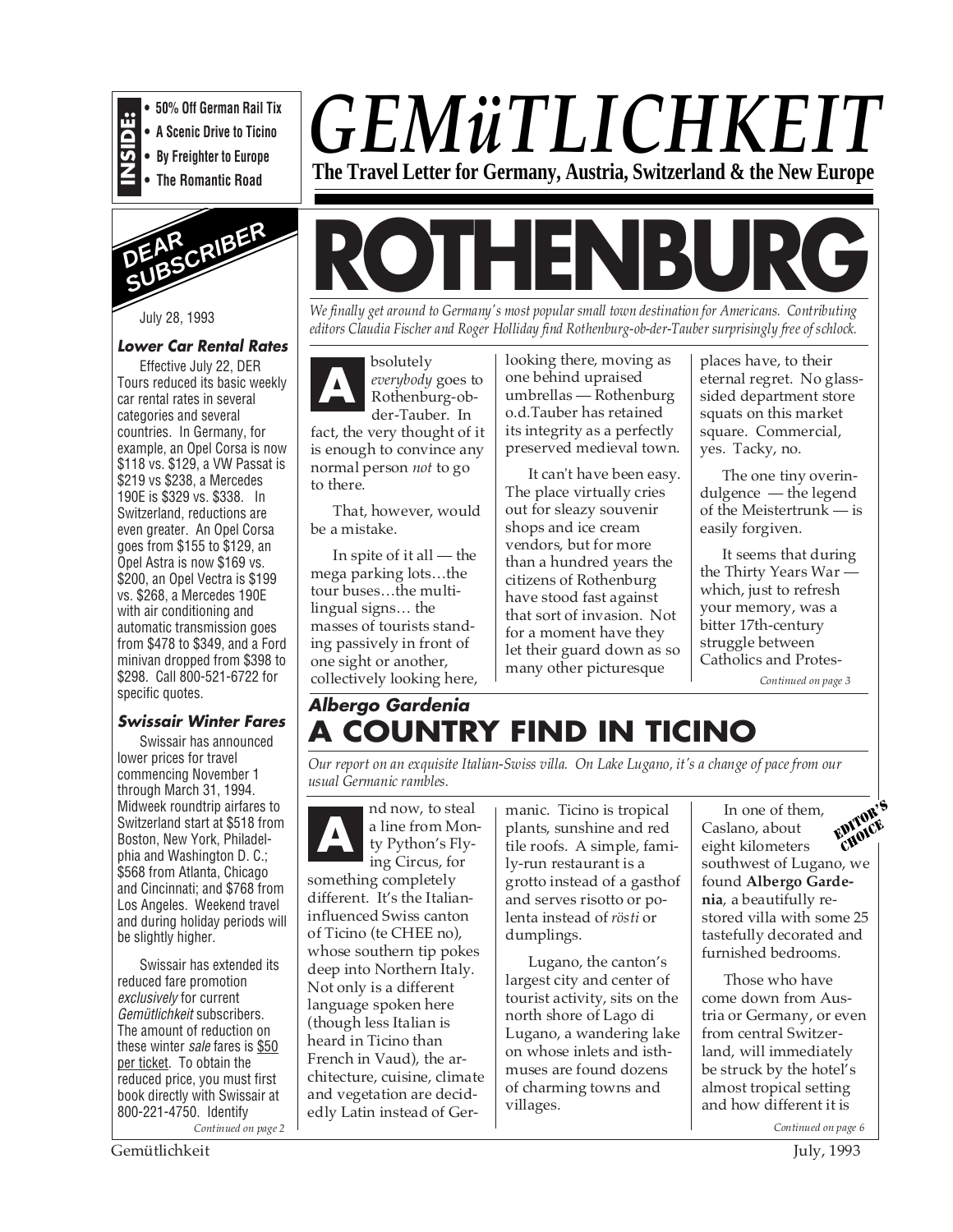# *DEAR SUBSCRIBER*

*Continued from page 1*

yourself as a Gemütlichkeit subscriber and reserve at the best fare available. Next, phone Shirley at 800-238-0399 who after confirming with Gemütlichkeit that you are a current subscriber — will issue your tickets at the appropriate reduced price. The lower price can apply to everyone in your traveling party. This program in only for Gemütlichkeit subscribers. Regular economy fares will be reduced \$100, business class fares \$400 and first class fares will be reduced \$600 per ticket.

# **Freighter to Europe**

For a long time, charter subscriber **Martin Ems** of San Francisco has urged us to tell readers about the pleasures of sailing the Atlantic by freighter.

Last year, in a response to our report on a disappointing crossing aboard the Queen Elizabeth II, Mr. Ems pointed out that those who enjoy being at sea can do so in a spacious outside cabin at prices lower than what one will pay for an inside cabin in Trans-Atlantic (lowest) class aboard the QEII.

Here, from an article Mr. Ems wrote for the publication Freighter Travel News, are portions of his description of a 17-day freighter crossing from Montreal to Antwerp in 1991 aboard the MV Cast Otter.

The passenger cabins were former crew quarters and the deluxe suites, cabins four and five, were made by combining two former crew rooms so that each of the suites retain two bathrooms, along with a good-size sitting room with a

two-seater sofa, matching upholstered chairs, two table lamps on side tables, a coffee table and another small table. The bedroom consists of two lower beds, each with one drawer underneath, two nightstands, each with one drawer and reading lamp, a writing desk, with four drawers, one of which can be locked, a mirror above the desk, plus two good-size wardrobe closets, each of which also contains two drawers and a mirror...

We were invited to be on the bridge at 4:30 pm to meet the ship's captain, to sip from a glass of champagne and partake of hors d' oeuvres...we also met our fellow passengers. There were only eight of us, although the ship can accommodate 12...

The ship has two lounges, a spacious one on C deck, shared with the ship's officers (and reserved for their use in the early evening hours) and the Otter Room, a smaller lounge on B deck for the sole use of the passengers. The former has a selfservice bar (\$.50 per drink, on the honor system; each person keeping a written record of drinks poured), a television/VCR system, radio and a tropical fish aquarium. There are also upholstered chairs and sofas that seat about 17 persons plus four bar stools. The B deck lounge has seating capacity for six in upholstered chairs, plus an adjoining room for bridge players with table and four chairs... A basket of fresh fruit was kept full in each stateroom...

Outside deck space is limited, with narrow areas facing aft on each deck, except the bridge and flying bridge decks which are of ample size but unprotected from the wind and weather... A swimming pool is located on the stern, just aft of the funnel...

Passengers were welcome to visit any part of the ship, except the engine room; and there were no restrictions about visiting the bridge, even when entering or leaving ports...

Breakfast was served from 0700- 0800, lunch from 1215-1300 and dinner 1730-1800. Breakfast included hot and cold cereals, eggs to order, toast and jams, coffee, tea and juices; occasionally grapefruit, croissants, pancakes or French toast were offered. Both lunch and dinner were full-course meals, with soup, breads, salad, appetizer, main course and dessert. Carafes of complimentary red and white wine were provided at lunch and dinner. Food seemed invariably well-prepared and there were sufficient choices so that if one dish was not to one's liking, another would most certainly be available...

Waiter service was provided by two very willing, but in this case in need of training, Filipino stewards. They also saw to it that the pantry, adjoining the passenger lounge, was supplied daily with the necessary ingredients for making sandwiches, preparing coffee or tea, and a steady supply of cookies.

Mr. Ems recommends **Freighter World Cruises, Inc.** to those interested in this mode of travel. It bills itself as the largest travel agency in the world dedicated to freighter travel and is the passenger agent in North America for several shipping companies.

The July 1, 1993, issue of its publication, Freighter Space Advisory, contains descriptions of the sailings of some 25 companies which accept passengers. Also included were black and white photographs of exteriors and *Continued on page 8*

#### **Rating Key - Hotel**

| Vol. 7, No. 7 <b>GEMÜTLICHKEIT</b><br><b>July, 1993</b><br>The Travel Letter for Germany, Austria, Switzerland & the New Europe<br>Editor & Publisher:  Robert H. Bestor, Jr.<br>Associate Editors:  E. Schiller, L. Troop<br>Design & Composition:  Paul T. Merschdorf                                                                                                                                                                                                                                                                                | natility New Protect<br>Basic accommodations or a hotel that underachieves. Suitable only<br>for stays of one or two nights.<br>Good hotel, typical of its class. Suitable for a longer stay.<br>П<br>A cut above other hotels in its price category.<br>Ш<br>IV<br>Excellent accommodations.<br>A great hotel, world-class, could be a<br>memorable experience.<br><b>Restaurants</b><br>Acceptable meals, but <i>only</i> if the price is right.<br>❖ |
|--------------------------------------------------------------------------------------------------------------------------------------------------------------------------------------------------------------------------------------------------------------------------------------------------------------------------------------------------------------------------------------------------------------------------------------------------------------------------------------------------------------------------------------------------------|---------------------------------------------------------------------------------------------------------------------------------------------------------------------------------------------------------------------------------------------------------------------------------------------------------------------------------------------------------------------------------------------------------------------------------------------------------|
| Consulting Editor:  Thomas P. Bestor<br><b>Subscription Dept:  N. Badely, K. Steffans</b>                                                                                                                                                                                                                                                                                                                                                                                                                                                              | Good food but not good value, overpriced.<br>- 秦 秦 。                                                                                                                                                                                                                                                                                                                                                                                                    |
| Gemütlichkeit (ISSN 10431756) is published monthly by UpCountry Pub-<br>lishing, 2892 Chronicle Avenue, Hayward, CA 94542. TOLL FREE: 1-800/<br>521-6722 or 510/538-0628. FAX: 510/582-8296. Subscriptions are \$67 per<br>year for 12 issues. While every effort is made to provide correct information<br>in this publication, the publishers can make no quarantees regarding<br>accuracy. Second-class postage paid in Hayward, CA.<br><i><b>POSTMASTER: SEND ADDRESS CHANGES TO:</b></i><br>Gemütlichkeit, 2892 Chronicle Ave., Hayward, CA 94542 | Serves good, plain food, typical of the region.<br>A cut above other restaurants in its price category.<br>$\chi$<br>Outstanding food and service.<br>☆☆<br>A great restaurant in every respect<br>***<br><b>Special Designations</b><br>By virtue of location, decor, special charm, warmth of management,<br>G<br>or combination thereof, an especially pleasant establishment.<br>Offers significant value.<br>$\delta$<br>Stay away.                |
| Gemütlichkeit                                                                                                                                                                                                                                                                                                                                                                                                                                                                                                                                          | July, 1993                                                                                                                                                                                                                                                                                                                                                                                                                                              |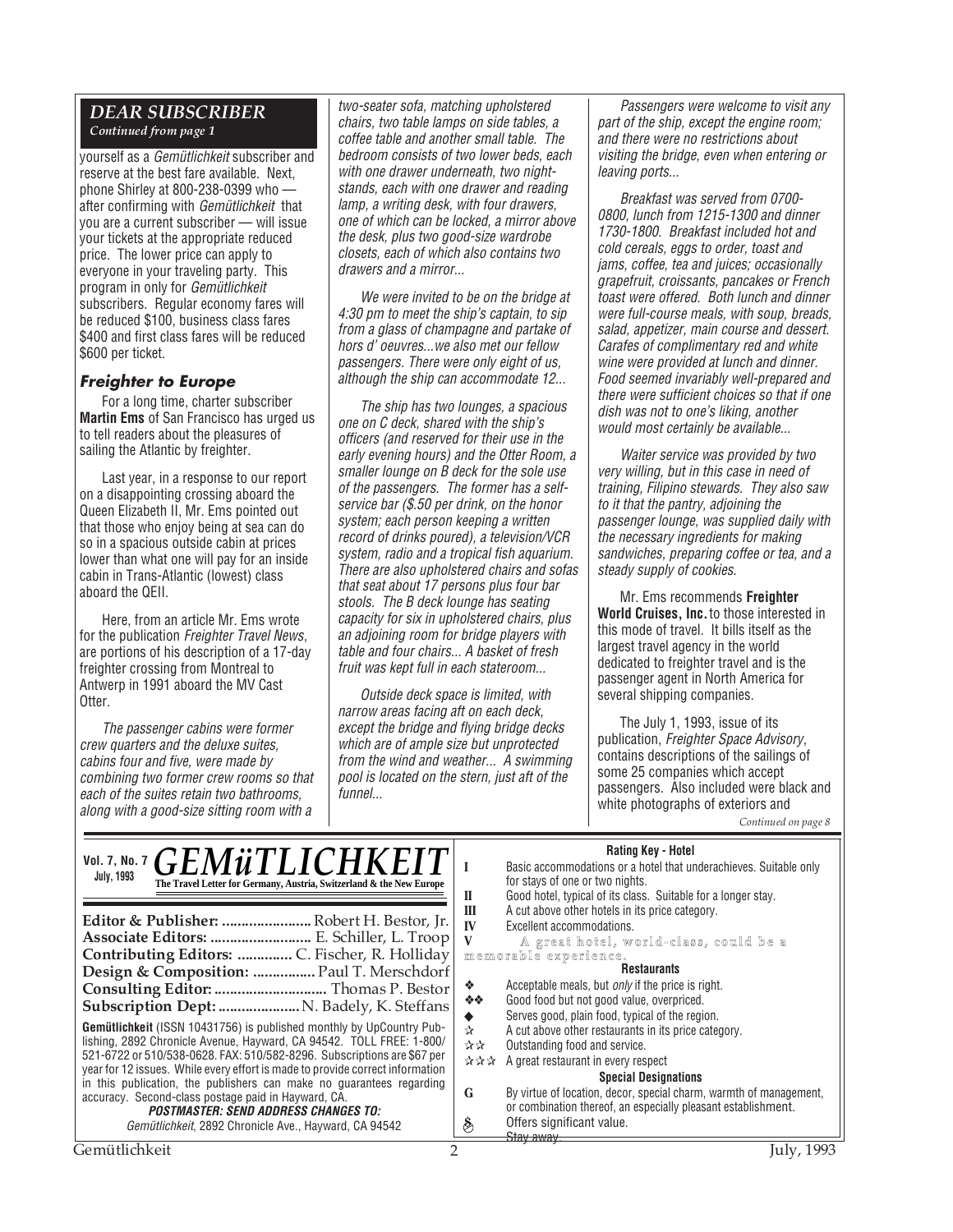#### *ROTHENBURG Continued from page 1*

tants — the citizens of Rothenburg made a big mistake. They sided with the Protestants, a decision for which they would pay dearly.

In 1631, General Tilly, a Catholic, stormed the gates, captured the town and was about to order wholesale destruction when someone offered him a conciliatory glass of local wine. So impressed was the General that he offered to spare the town, provided one of the assembled VIPs could drink a 3-1/4 liter tankard of the wine in one draught.

Former burgermeister Nusch rose to the challenge. He downed the wine, slept three days and supposedly lived to the age of 80.

At any rate, it's a great story and you can't go anywhere in Rothenburg without confronting yet another depiction of the good Nusch's noble deed.

In reality, the prosperous town was stripped of all its wealth by Tilly and left to sink into obscurity, remaining over the centuries much too poor to even consider civic improvement projects. Rothenburg-ob-der-Tauber waited, untouched, until the late 19thcentury when by chance a Romantic painter happened along and extolled to the world the virtues of this tiny little remnant of the past.

Time marched on until, in the darkness of night on March 31, 1945, Allied planes returned from a raid on Nürnberg with a few unused bombs. They dropped them on Rothenburg, severely damaging 40% of the old town. The damaged structures were carefully rebuilt using photographs, paintings and drawings to ensure accuracy on the exteriors. The interiors, however, were constructed to 20th-century standards of plumbing and electricity. The happy result is modernization within antiquity, a

# **ROTHENBURG ob der Tauber**

Population: 11,000 Elevation: 1,394 feet

Approximate distances from:

| Ansbach   | 35 km           | 28 miles  |
|-----------|-----------------|-----------|
| Würzburg  | $60 \text{ km}$ | 38 miles  |
| Munich    | 236 km          | 189 miles |
| Stuttgart | 134 km          | 107 miles |
|           |                 |           |

# **Tourist Information**

Tourist Office On Marktplatz Mon.-Fri. 9 am-noon, 2-6 pm Sat. 9 am-noon, 2-4 pm

Phone: 09861/40492 24-hour room reservation service

(in English) 09861/19412 Recommended publications in English at tourist office:

• *Rothenburg City Map for Tourists*. Free.

• *Rothenburg: Worth Seeing, Worth Knowing.* Self-guided walking tour.

• *Rothenburg Guide* with 124 color prints. In English. Wellwritten, detailed information about local sights. Expanded, self-guided walking tour including walks around both city walls. 92 pages. Approximately 7 DM (\$4.34).

Guided strolls in English daily at 11:30 am and 8 pm from Rathaus in the Marktplatz. Mid-April to end October. Tours last 1-1/2 hours and costs 4 DM (\$2.35).

# **Annual Events**

Meistertrunk Reenactment: Whitsun, 2nd Sundays of July/Sept. Easter and Whitsuntide: Dates vary. Reichsstadt Festtage (City Festival): Second weekend in Sept. Christmas Market: During Advent

NOTES: Driving prohibited inside town walls Mon.-Fri. 11 am-4 pm, Sat. 2 pm-6 pm, Sun. 11 am-6 pm, nightly 10 pm to 5 am.

The revised *Michelin Green Guide for Germany* (new in 1993) is the best source for Rothenburg sightseeing information.

characteristic that serves hotel patrons well.

# **HOTELS**

The good people of Rothenburg o.d. Tauber have made sure that no one should ever be turned away for lack of a decent place to sleep or eat. There are lots of hotels and restaurants in every price category.

Interestingly, while there are a number of quality hotels, none is graced with more than three 'bumps' by the venerable *Red Michelin for Germany*, presumably for lack of conference rooms and valet parking. The shortcomings of Michelin's rigid rating system are clearly illustrated when two hotels — one positively oozing charm, the other take-it-or-leave-it simplicity — both receive two 'bumps'.

# Romantic Hotel Eisenhut

Romantic Hotel Eisenhut<br>The best-known hotel in **ENINCE** Rothenburg, the Eisenhut, is impressive from the moment you walk through the big front doors and into a lobby that can only be described as baronial. Stone arches supported by thick columns, heavy ceiling beams, helmets and spears, statues everywhere, all dominated by an enormous wooden staircase leading dramatically to the floors above. It's a challenge to even find the front desk, so inconspicuous is its presence. CHOICE

The atmosphere, dignified and slightly formal, is suitable to the setting and a refreshing change from the usual forced jollity. Under the direction of Karl Prüsse, who's been at the helm for over twenty years, unobtrusive professionalism is in evidence from concierge to chambermaids.

The hotel, located just off Market Square, is made up of the separate houses of three 16thcentury patricians, so locating your room may require some

Gemütlichkeit 3 July, 1993

*Continued on page 4*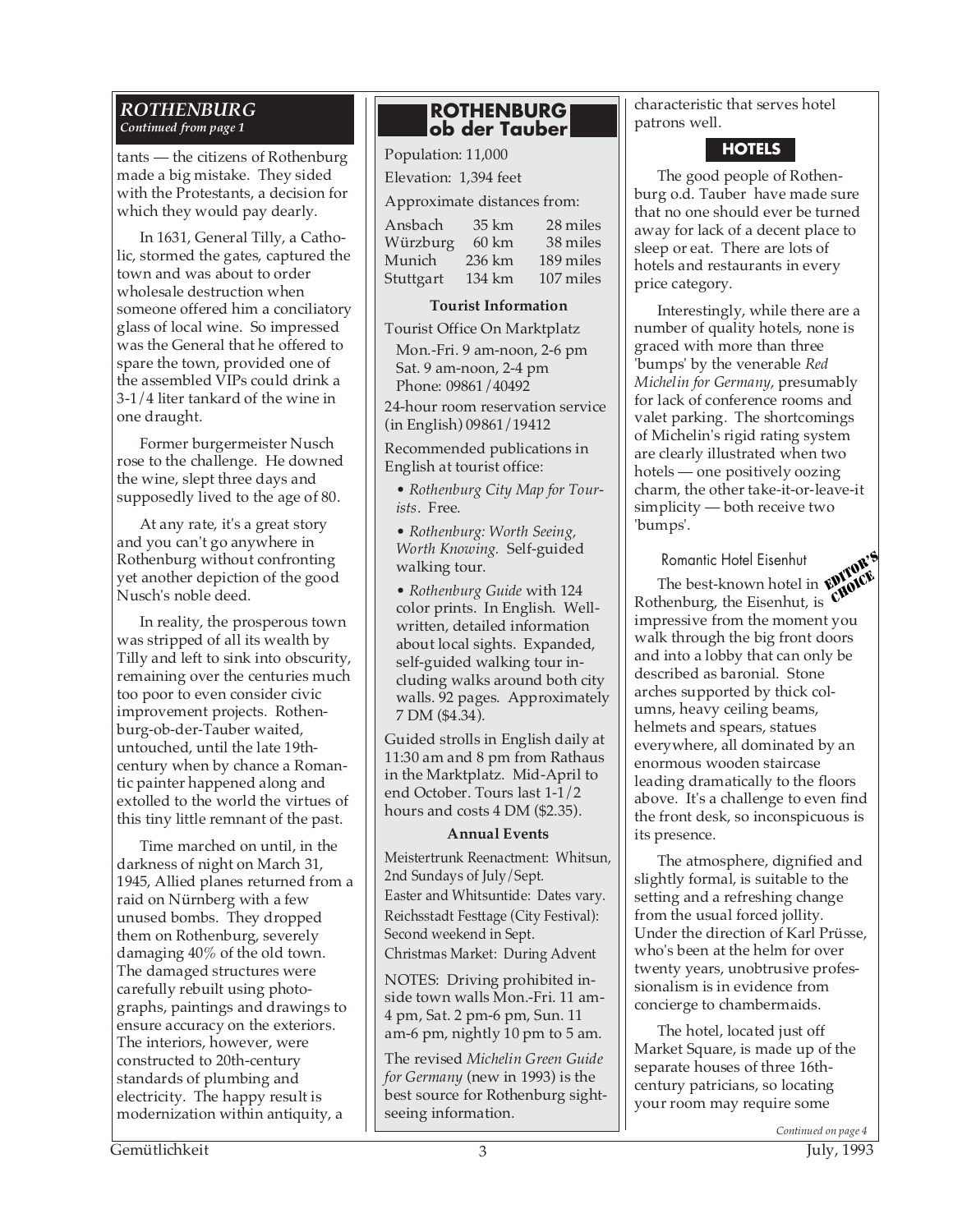#### *ROTHENBURG Continued from page 3*

interesting twists and turns through the corridors. The good sized rooms are typically equipped with color TV, radio, mini-bar, tub and shower, hair dryer and two phones, one of which is in the bathroom. Some rooms have balconies, many have magnificent views of the valley below.

The hotel bar occupies one corner of a large lounge with small tables and comfortable chairs arranged into groups for easy conversation — it's a bit like being in someone's living room. An impressive piece of memorabilia you're not likely to have at home, however, is a big table top covered with the autographs of famous Eisenhut guests: Winston Churchill, Clement Atlee, Edward Heath, Marilyn Horne, Burt Lancaster, Franz Josef Strauss and the Crown Prince of Japan, to name a few.

The dining room lives up to the standards set by the rest of the establishment. Two soup options, cream of wild mushroom garnished with spring onions and cream of asparagus with Brittany lobster, cost 12 and 15 DM (\$7-\$9) respectively. Grilled salmon steak on a bed of fennel looked as good as it tasted (40 DM/\$24) as did a substantial plate of fresh asparagus accompanied by a rare fillet of beef (56 DM/\$33).

Eisenhut Hotel-Restaurant, Herrngasse 3-7, D-8803 Rothenburg-ob- der-Tauber, phone 09861/7050, fax 09861/705 45. Singles 205 DM to 225 DM (\$121- \$132), doubles 285 DM to 380 DM (\$168-\$223). Major cards.

# **Hotel Eisenhut: III Restaurant Eisenhut:** ✰ ✰

# Hotel Goldener Hirsch

The facade of the Goldener Hirsch isn't particularly imposing but for visual excitement its location is hard to beat. Outside

the front door is the Plönlein**,** Rothenburg's most photographed scene, an intersection of two cobbled streets each ending in a tower and framed by half-timbered houses.

A short walk through the lobby to the Blau Terrace Restaurant in back reveals a stunning and completely unexpected view of the city walls and the lush countryside of the Tauber Valley that literally takes ones breath away. The local saying is that at the Goldener Hirsch a few short steps take you from the city into the country.

The building, which dates back to 1476 AD, features a balustered walkway overlooking a ballroom, big wrought iron doors, oriental rugs and dark wood paneling.

Each guestroom is different, some of the older ones are frankly a little funky and old fashioned but each has its own character. Ten recently remodeled rooms are the pride of manager, Wilhelm Hornn, who designed many of the special features which include pull-out luggage racks, a night light that comes on when you get out of bed and special granite countertops in each bathroom.

Note: some rooms do not have ensuite plumbing facilities.

Hotel Goldener Hirsch, Untere Schmiedgasse 16-25, D-8803 Rothenburg-ob-der-Tauber, phone 09861/ 7080, fax 09861/708100. Singles with WC/bath or shower 120 DM to 195 DM (\$71-\$115), doubles with WC/bath or shower 170 DM to 295 DM (\$100-\$174). Major cards. **Hotel Goldener Hirsch: III**

# Romantic Hotel Markusturm

The history of Markusturm goes back a few years, too. Markusturm, or St. Mark's Towergate, was part of the first city wall built in 1172. The building that now is the hotel was originally a customs house and it wasn't until 1488 when an inn and a brewery were added that the long

# tradition of hospitality began.

Though somewhat unsophisticated and schmaltzy for a hotel with these prices, the general feeling is one of friendly comfort. A standard double that costs 270 DM (\$159) during high season is pleasantly furnished and has TV, radio, phone and a full bathroom with tub, shower and hair dryer. One of the 300 DM (\$176) rooms, on the other hand, was much larger with a sofa and leather chair in a separate sitting area and a huge bathroom. Some rooms have four-poster beds, *himmel betts*.

Romantic Hotel Markusturm, Rödergasse 1, D-8803 Rothenburgob-der-Tauber, phone 09861/2370, fax (09861) 2692. Singles 140 DM to 170 DM (\$82-\$100), doubles 300 DM to 350 DM (\$176-\$206). Major cards.

# **Romantic Hotel Markusturm: II**

Hotel Reichs-Küchenmeister

The Hotel Reichs-Küchenmeister is definitely a family institution. Not only is the fifth generation busy running the hotel, but the rest of the Niedners seem fully occupied producing excellent sculptures and paintings to adorn guest rooms, hallways and staircases. This family's warmth and enthusiasm permeate the whole operation. EDITOR' CHOICE

Parts of the building can be traced back to the eleventh century. The name Reichs-Küchenmeister means 'master baker of the realm' and the emblems of a knight's helmet and assorted cooking utensils have been in place for 800 years. It's been a hotel since 1455.

The thirty-five guest rooms are fully modern, however, with cozy painted wood furnishings and fresh flowers. Each one has its own special touches, some even have *himmel betts*.

Seventeen rooms which opened in a nearby annex in 1992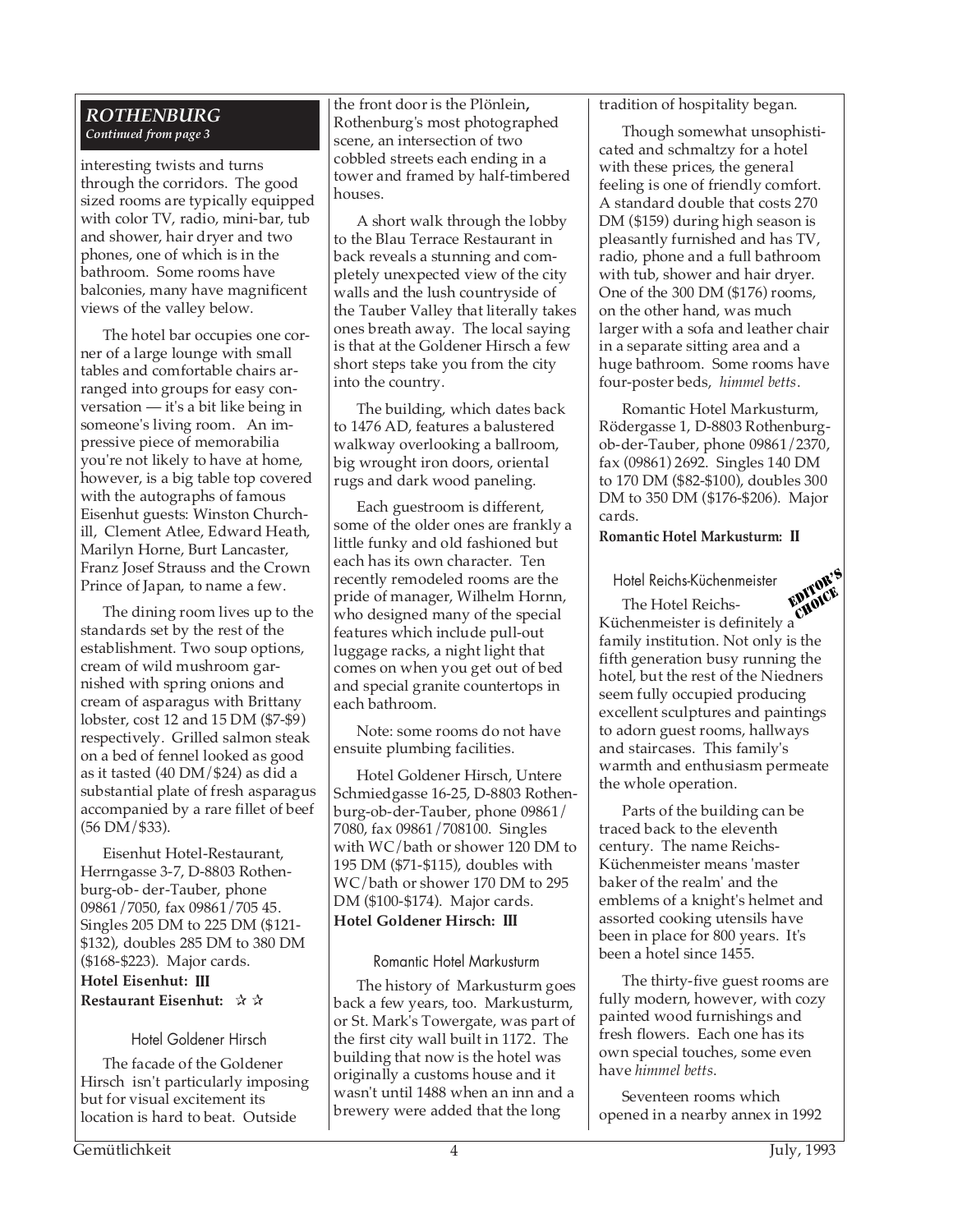are clean, bright and more standardized with hairdryers, minibars and good bedside lighting.

There is also a sauna, whirlpool, Turkish bath and solarium as well as a guest room accessible to the handicapped.

The dining room, decorated

thy, however.

highly recommended.

popular spots.

with old family portraits, serves reasonably priced meals that include some vegetarian dishes, not a common occurrence in meatloving Germany. Dinners cost 16 to 40 DM (\$9-\$24). Fresh fish raised in the family's ponds is a specialty of the house.

But the hotel's best feature is a beautiful stone terrace where guests can spend a sunny afternoon under shade trees, enjoying the view of St. Jacob's Church and the chapel of St. Michael.

Hotel Reichs-Küchenmeister, Kirchplatz 8, 8803 Rothenburg-obder-Tauber, phone 09861/ 2046, fax 09861/ 86965. Singles 85 DM to 130 DM (\$50-\$76), doubles 120 DM to 180 DM (\$71-\$106). Major cards.

Jacob's, would no doubt be surprised to find a hotel named after him. The Hotel Tilman Riemenschneider is well located near the market square and has the usual amenities. Typical double rooms are attractively furnished, some with peasant style chests and armoires.

**THE ROMANTIC ROAD**

esque towns in the southern half of Germany.

The Romantic Road is a touristic brainstorm hatched in the 1950's that rather arbitrarily strings together some very quaint and pictur-

The route begins in Würzburg and winds its way 215 miles south to Füssen, home of Neuschwanstein, Mad Ludwig's castle of Disneyland fame. Rothenburg-ob-der-Tauber is certainly the best known stop along the way, but many of the other towns and villages are also interesting and attractive, particularly Dinkelsbuhl and Nördlingen. The countryside along the route isn't particularly notewor-

Unfortunately there's no train that follows the 'Romantische Strasse' but there is daily bus service designed specifically for tourists — Europabus #190 between Würzburg and Munich and #190A connecting Rothenburg and Füssen. The former takes just under eleven hours, the latter about six. Both include a 1-1/2 hour layover in Rothenburg for sight-seeing purposes. The trip is included on Eurailpass and all German Rail Passes; for non-pass holders the cost is approximately \$110. Space is limited and reservations are

For most people, renting a car is the best solution. They are then free to spend three or four days exploring the Romantic Road in a leisurely manner and timing their stops to avoid crowds at the most

An interesting and recent development in the historic road department: one Japanese tourist was so impressed with the financial bonuses brought to the towns along Germany's Romantic Road that he decided to create one in his own country. There is now an elaborate scheme in place that has Japanese citizens rushing up and down the romantic roads of both countries, collecting stickers along the way as proof of visitation. It's called a 'visual sticker rally' and successful participants not only receive a certificate of completion but a chance to participate in a lottery for grand prizes. Signs marking Germany's Romantic Road are in German *and* Japanese.

Hotel Tilman Riemenschneider, Georgengasse 11-13, D-8803 Rothenburg-ob-der-Tauber, phone 09861/61 20 86, fax 09861/2979. Singles 140 DM (\$82), doubles 220 DM to 250 DM (\$129-\$147), triples 280 DM (\$165). All credit cards. **Hotel Tilman Riemenschneider: I**

# Glocke Ring Hotel

This more moderately-priced hotel is nicely situated across the street from the Hotel Goldener Adler. The rooms lack charm but are clean and comfortable.

Glocke Ring Hotel, am Plönlein 1, D-8803 Rothenburg-ob-der-Tauber, phone 09861/ 3025, fax 09861/ 86711. Singles 87 DM-135 DM (\$51- \$79), doubles 144 DM-174 DM (\$85- \$102). **Glocke Ring Hotel: I**

Glocke Restaurant

A better reason for stopping at the Glocke Ring Hotel is its downstairs restaurant where hearty, well prepared meals are served throughout the day. The traditional stube atmosphere features natural oak floors, benches and paneling set

**Hotel Reichs-Küchenmeister: III G \$**

Hotel Tilman Riemenschneider

Tilman Riemenschneider, the 15th-century master sculptor whose works can be found throughout Germany, including the nearby St.

The hotel is perfectly acceptable but caters heavily to tour groups. The dining room menu, for example, is safely generic and prominently displayed in English. In the lobby, numerous trinkets, obviously aimed at tourists, are offered for sale.

off by wrought iron light fixtures and a vase of fresh apple blossoms on each table.

Main dishes are from 13.50 DM to 27.70 DM (\$8-\$16). The goulash soup at 6.80 DM (\$4) was bland but half a roasted chicken served with

*Continued on page 8*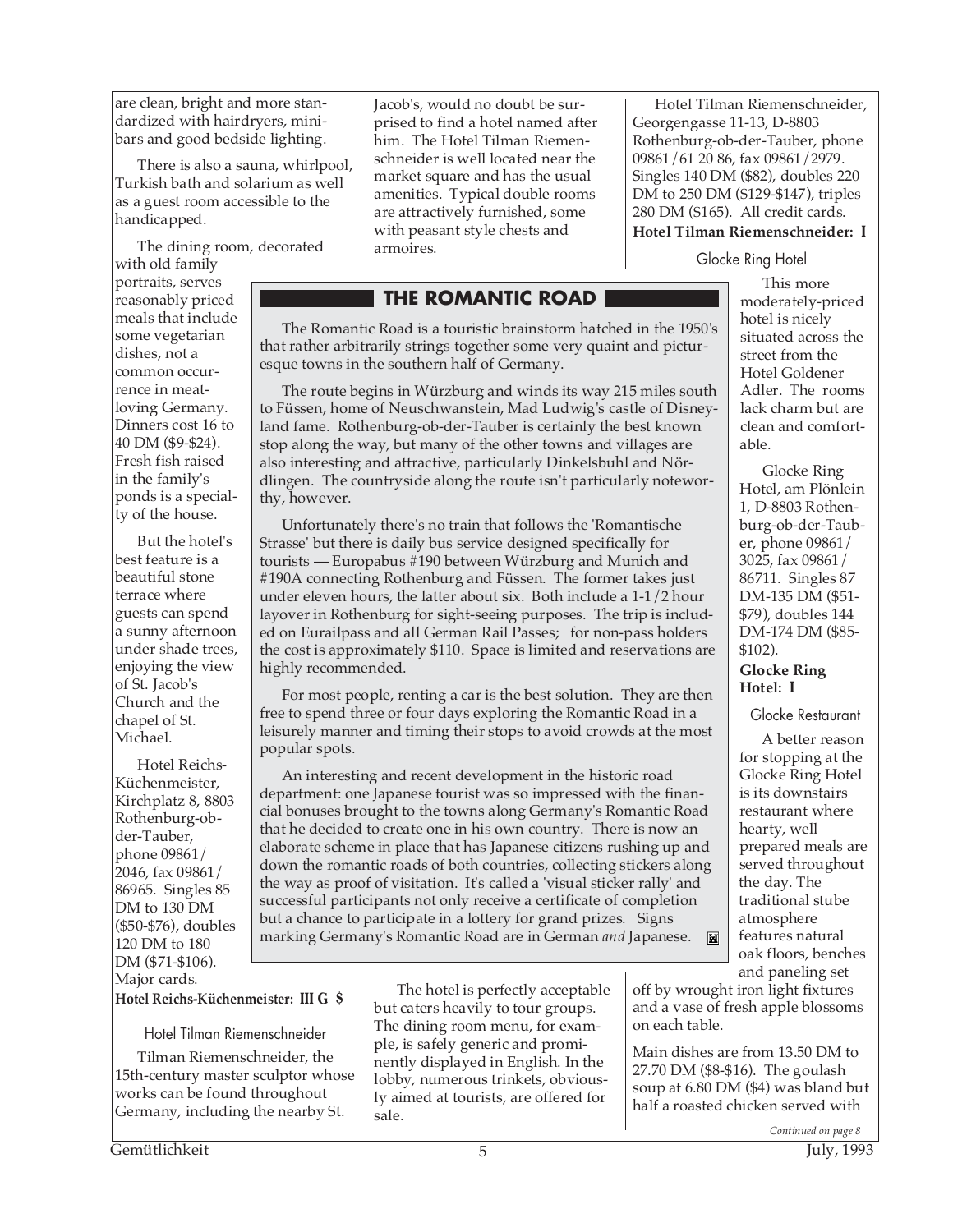# *ALBERGO GARDENIA Continued from page 1*

from where they have just been: palm trees fronting a plain, square, white facade relieved only by shuttered windows and a little grey trim. Once inside the hotel, one's eye is immediately drawn to the distinctive contemporary art. It is what set the Gardenia apart. There are pieces in every guestroom and, in fact, the hotel publishes a list of the art and where it can be found in the hotel. In Number 11, for example, is a work by Christo entitled *Calle de Serano*. Among the other artists displayed are Franz Falch, J. P. Pincemin, Paul Rotterdam, Robert Indermaur, Max Reiser, Peter Frie, Steve Joy

But even without high-quality art, the Gardenia would be a special hotel. Breakfast in good weather much of the year in Lugano — is served on a sheltered terrace overlooking the grounds. In very good weather the hotel's excellent **Restaurant Bacco** sets tables on small, individual patios scattered over the garden. As twilight deepens on a summer night, and candles flicker at each

and Pierre Terbois.

table, it is a lovely place to be. To put a final touch on the evening, stroll to the center of the village, find a table at the water's edge under strings of bare electric bulbs and order coffee, mineral water or something more fortifying. Watch the people and the lights on the other shores. There are only a one or two hotels in Caslano and the crowd will be mostly locals.

But back to the Gardenia. The guestrooms have a sort of minimalist elegance about them and

are quite comfortable. All amenities are offered including terrycloth robes. Our black and white marbletiled bathroom was large, well-lit and had a window overlooking the inviting, rock-lined swimming pool. At night, when no one is in it and the pool lights are on, it looks like all the water has been removed.

This an absolutely first-rate hotel in a fascinating part of the world.

 Albergo Gardenia, Via Valle, CH-6987 Caslano (Lago di Lugano), telephone 091/711716, fax 091/ 712642. Singles 120 to 180 Sfr., (\$80- \$120) doubles 220 to 350 Sfr. (\$146- \$233). Major cards. **Albergo Gardenia: IV G**

# **A SECNIC DRIVE TO CASLANO**

 A more interesting route into Ticino than the usual autobahn through the Gotthard tunnel is southwest from St. Moritz into Italy to Chiavenna then straight south to Varenna on the east shore of Lake Como. There, catch the car ferry (about 20 Sfr.) to Cadenabbia with a stop at Bellagio (where *Gemütlichkeit* advisory board member, John K. Bestor, gives high marks to **Hotel du Lac**, telephone 031/950320, fax 031/951624, top double room price about \$86).

From Cadenabbia head north on red Route #340 to Menaggio and then west to Lugano and finally Caslano. You'll see beautiful scenery all day.

One tip: to drive along the edge of Lake Como between Adda and Varenna, rather than on the autobahn which has lots of tunnels and few views, turn off the main road just after you cross the Adda River and follow signs to Colico, Dervio, Bellano. $\blacksquare$ 

#### Restaurant Bacco

The best country hotels have outstanding restaurants and the Gardenia's is Restaurant Bacco. On a hot night we dined in the cool garden. We reserved a table in the afternoon and when we presented ourselves for dinner there was no hesitation or referral to a reservations book, we were immediately and graciously ushered to a good table.

Our French waiter (who turned out to be a fanatic NFL football fan who spends several weeks in the U. S. each winter going to games), was friendly and expert.

We started with a mixed salad in a white french dressing that came with the usual combination of items, including a variety of tomatoes one doesn't find at Safeway — the kind that have flavor.

The more impressive of the two entrees was *Entenbrust* in a raspberry sauce that was first spread on the plate and then the sliced duck breast laid over it. Small onions, sculpted carrots and zucchini accompanied. The plate was finished with potatoes cut to

the size of small melon balls and sauteed with chopped bacon and pearl onions.

A lighter dish, scampi salad, was grilled scampi in a bed of greens over which was drizzled an olive oil dressing. Excellent.

For dessert we took a few things from the cheese cart followed by a couple of scoops of housemade sorbet. Our waiter's recommendation was a very good bottle of red, La Minerva, a cabernet/merlot from Ticino for 48 Sfr. (\$32).

# Grotto Valle

Another alfresco dinner was at another of the Gardenia's restaurants, the Grotto Valle, on a hill above the hotel. We ate at an outdoor terrace overlooking the valley.

Mixed salad was served with individual cruets of oil and vinegar.

A divided order of risotto with mushrooms was a wonderful creamy, rich dish, just right as a *primi piatti.*

*Continued on page 8*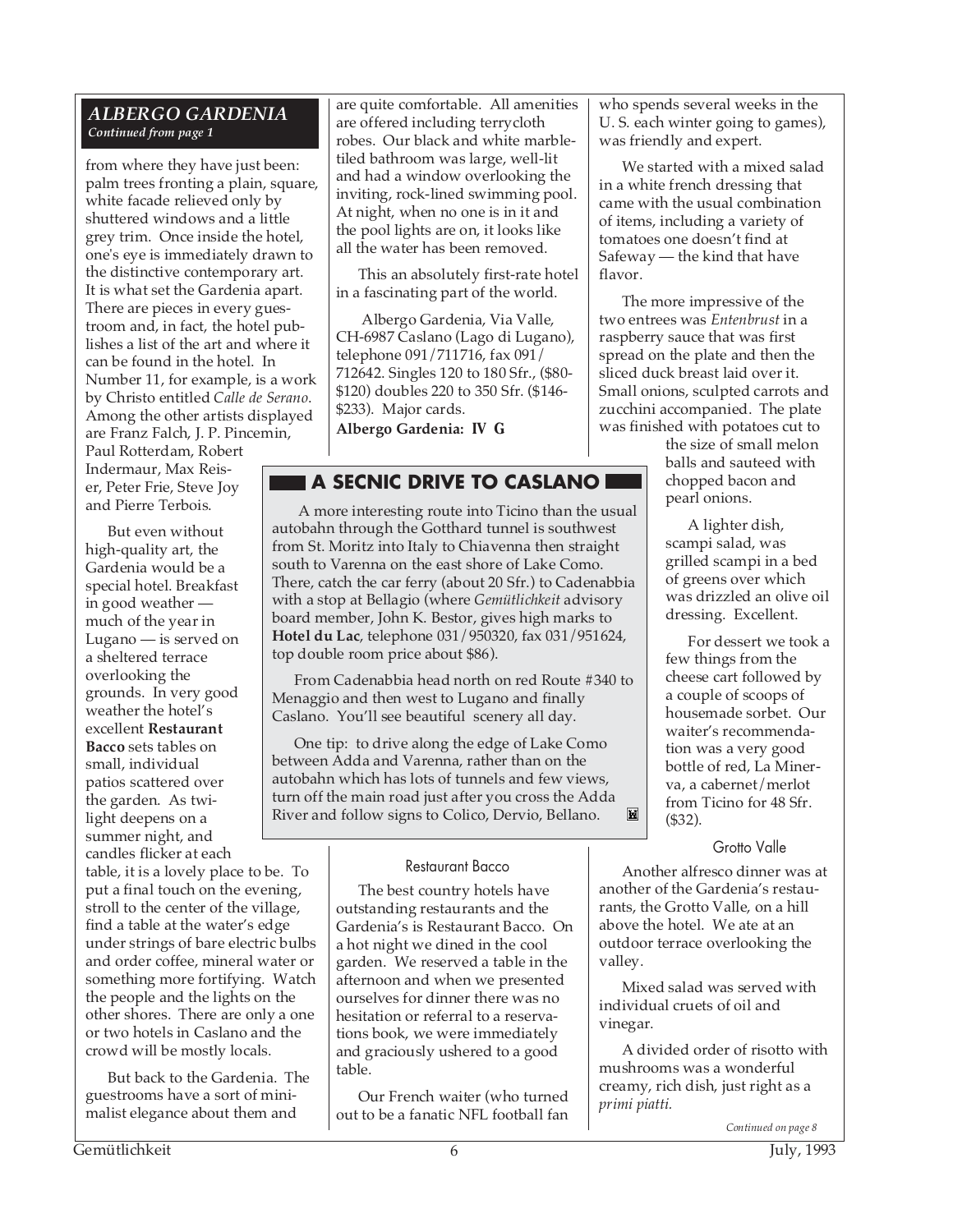

# **Half Price for Rail Travelers**

Those planning an extended stay in Germany should consider a **BahnCard**. The cost is 220 DM (\$130) for the "main holder" and 110 DM (\$65) for a spouse. Persons 60 and older, or students under 26, pay only 110 DM. Children 4-17 years of age pay 50 DM (\$29) or there is a special family pass for 110 DM for family groups of one or two parents and at least one child. The cards, which are good for one year and available at railway stations all over Germany, entitle holders to 50% off second-class rail tickets in Germany. For more information contact the German National Tourist Office, 11766 Wilshire Blvd #750, Los Angeles CA 90025, phone 310-575-9799, fax 310-575-1565.

# **In-Home Stays**

An outfit called **American-International Homestays** offers lodging in private homes plus roundtrip airfare and meals. The company's brochure says host families are selected according to occupation and interest and will be available to act as their guests' personal guides. You can choose from such cities as Prague, Budapest, Krakow, Moscow, St. Petersburg, Kiev, Sammarkand and Tashkent. Contact American-International Homestays, Inc., 1515 West Penn Street, Iowa City IA 52240, phone 800-876-2048.

# **New Owners for River Ship**

The luxury Danube river cruiser, the **M. S. Mozart** (see *Gemütlichkeit*, Jan. 1990), has been sold to a private firm, the Peter Deilmann Shipping Company. According to a press release issued by the Austrian Tourist Office, "installment payments and debt service caused heavy deficits and the Austrian government was not willing to absorb any more of the annual red figures." The new

owner will commence operation of a new cruise program in August. *Gemütlichkeit* has praised the ship's facilities but criticized its high prices and mediocre food.

# **Chiemsee Package Deal**

Prien am Chiemsee, in southern Bavaria, offers a "King Ludwig Special" for 210 DM (\$124) including six nights lodging, a visit to Royal Castle, Herrenchiemsee, on an island in the lake, and a ride on a narrow gauge railway built in 1887. Contact Kurverwaltung, D-W-8210 Prien am Chiemsee, phone 08051/69050, fax 08051/690540.

# **Happenings in Austria**

• The 1993 **Anton Bruckner Festival** at Linz, the capital of Upper Austria, is from September 11 to October 3. The event opens with an open-air sound and laser show on the Danube. Performing at the festival will be the Bamberg Symphony, the London Philharmonic and pianist Lazar Berman.

• The 9th **International Schubert Festival** in Vienna from November 19 to 27 will feature choirs from all over Europe.

• Eighty-one year-old Heinrich Harrer, mountaineer, explorer, ethnographer, photographer and writer, one of the four-man team to first climb the North Face of the Eiger, teacher and lifelong friend of the current Dalai Lama, donated much of his private collection of artifacts to his hometown of Hüttenberg in the '80s. The key items now comprise the **Heinrich Harrer Museum** in the Carinthian town. The museum, in a 1879 schoolhouse, was inaugurated by the Dalai Lama in 1992 and officially opened in May of this year. It is open daily from 9 am to 5 pm April through June and September through November; and 10 am to 6 pm in July and August; and by appointment only December through March. Adult admission is 70 AS (\$6), 50 AS (\$5) for children and students, and 55 AS (\$5) for senior.

• Each Tuesday and Friday at 8:30 pm, through September 10, the **Plainberg Folk Music Ensemble** performs at the **Augustinerbräu** in Salzburg's Mülln section. Monks have brewed beer at this location since 1621. Local vendors have food stalls on the premises selling sausages, smoked and roasted meats, grilled chicken, breads, salads, etc. Beer is drawn directly from large wooden barrels. Tickets for each performance are 250 AS (\$21), food and drink are extra.

• An exhibition of the work of Georg Raphael Donner, a sculptor of Austria's Baroque period and born just outside the walls of Vienna in 1693, will run through September at the Austrian **Museum of Baroque Art** in the **Belvedere Palace**. Archduchess Maria Theresa once objected to Donner's near-nude sculptures and ordered them melted down. But the man put in charge of the project was himself a sculptor. He put the works in storage and then lied that they had been destroyed. In 1801, the pieces were put back in place only to be removed and replaced by bronze copies in 1873 because of weather damage. The originals are still on display at the Belvedere.

• From September 14 to November 7 Vienna's **Museum of Fine Arts** will be the first in western Europe to exhibit the collection of Jewish sacred art seized in the Ukrainian diaspora of 1922 and believed lost until 1990. The silver and gold treasures represent the very best workmanship and include 19 torah crowns, 20 rimonim, 105 torah shields, kiddush cups, Chanukah candelabra, etc.

For further information concerning the foregoing, contact Austrian National Tourist Office, 212-944-6880 in New York, 310- 477-3332 in Los Angeles or 416- 967-3381 in Toronto.M